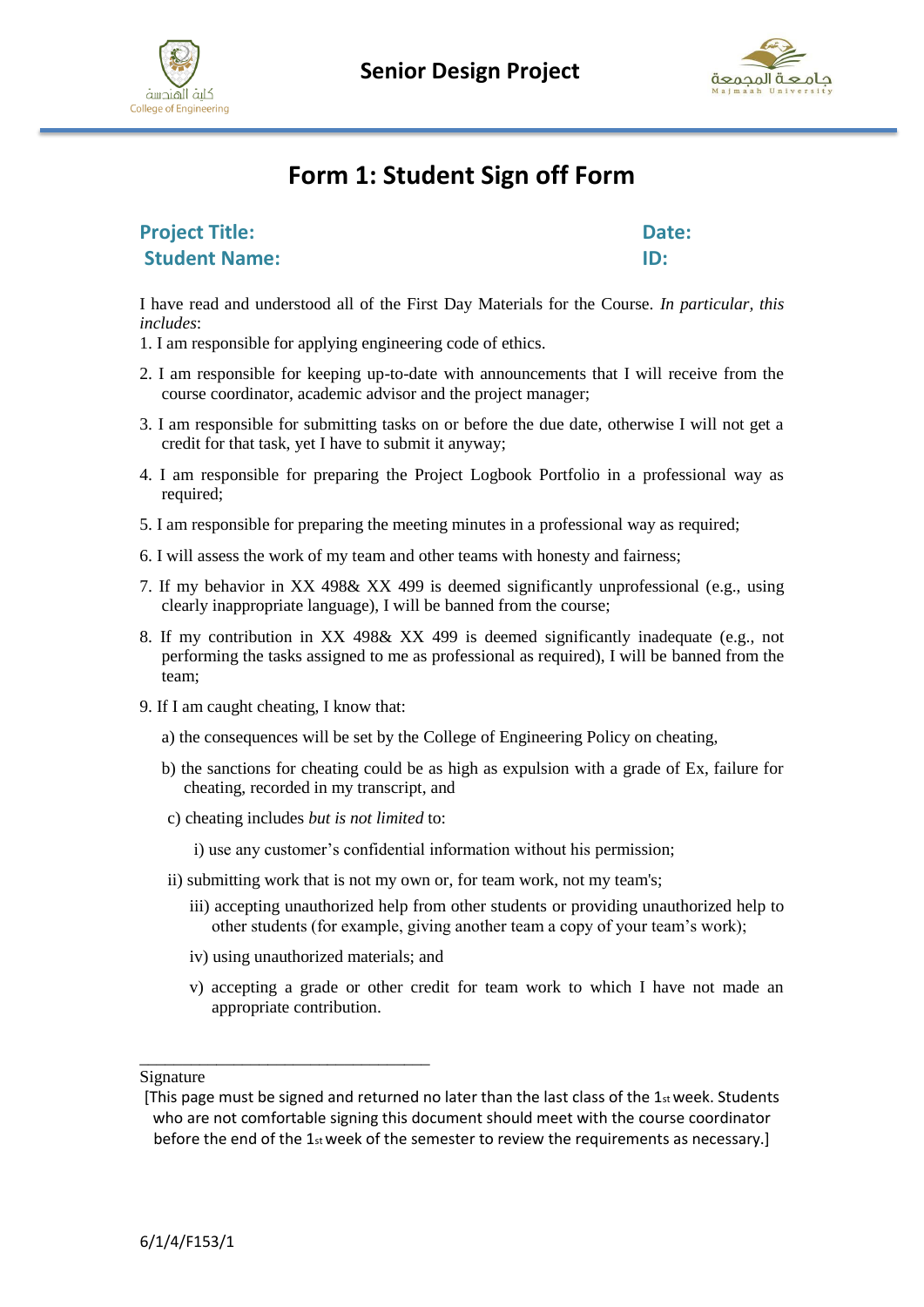



### **Form 2: Senior Project Proposal Form Senior Project I&II**

| Course:               | XX 498 |
|-----------------------|--------|
| <b>Project Title:</b> |        |
|                       |        |
|                       |        |
|                       |        |
| <b>Supervisor (s)</b> |        |

#### **Description**



#### **Objectives**

#### **Special Requirements**

#### **Requirements (References, LAB, Software, … etc.)**

| <b>Ensure components</b> | <b>Task/Description</b> | Confirm |
|--------------------------|-------------------------|---------|
|                          |                         |         |
|                          |                         |         |
|                          |                         |         |
|                          |                         |         |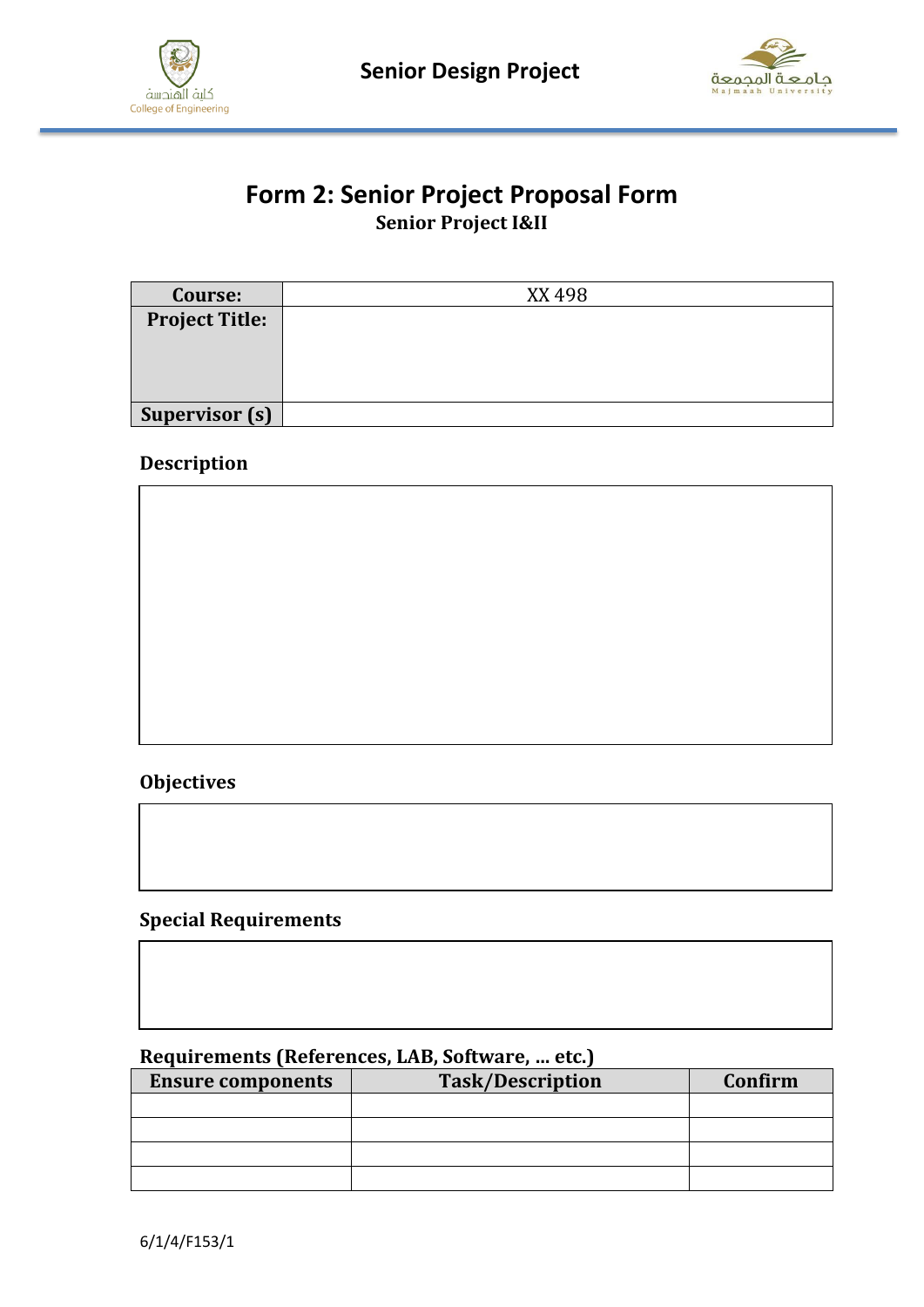



# **Form 3: Senior Project Selection Form**

This form has to be completed by a group of students (3-4 students) for doing a team project. The group students will be assigned one project by the program on the basis of the group choices and supervisor concerned.

Eligible students to take senior design must complete certain prerequisite courses and must meet special requirements.

| <b>Student ID</b> | <b>Student Name</b> | <b>Signature</b> |
|-------------------|---------------------|------------------|
|                   |                     |                  |
|                   |                     |                  |
|                   |                     |                  |
|                   |                     |                  |
|                   |                     |                  |
|                   |                     |                  |

| <b>Project Title:</b> |  |
|-----------------------|--|
|                       |  |
|                       |  |

| Supervisor (s) | <b>Signature</b> |
|----------------|------------------|
|                |                  |
|                |                  |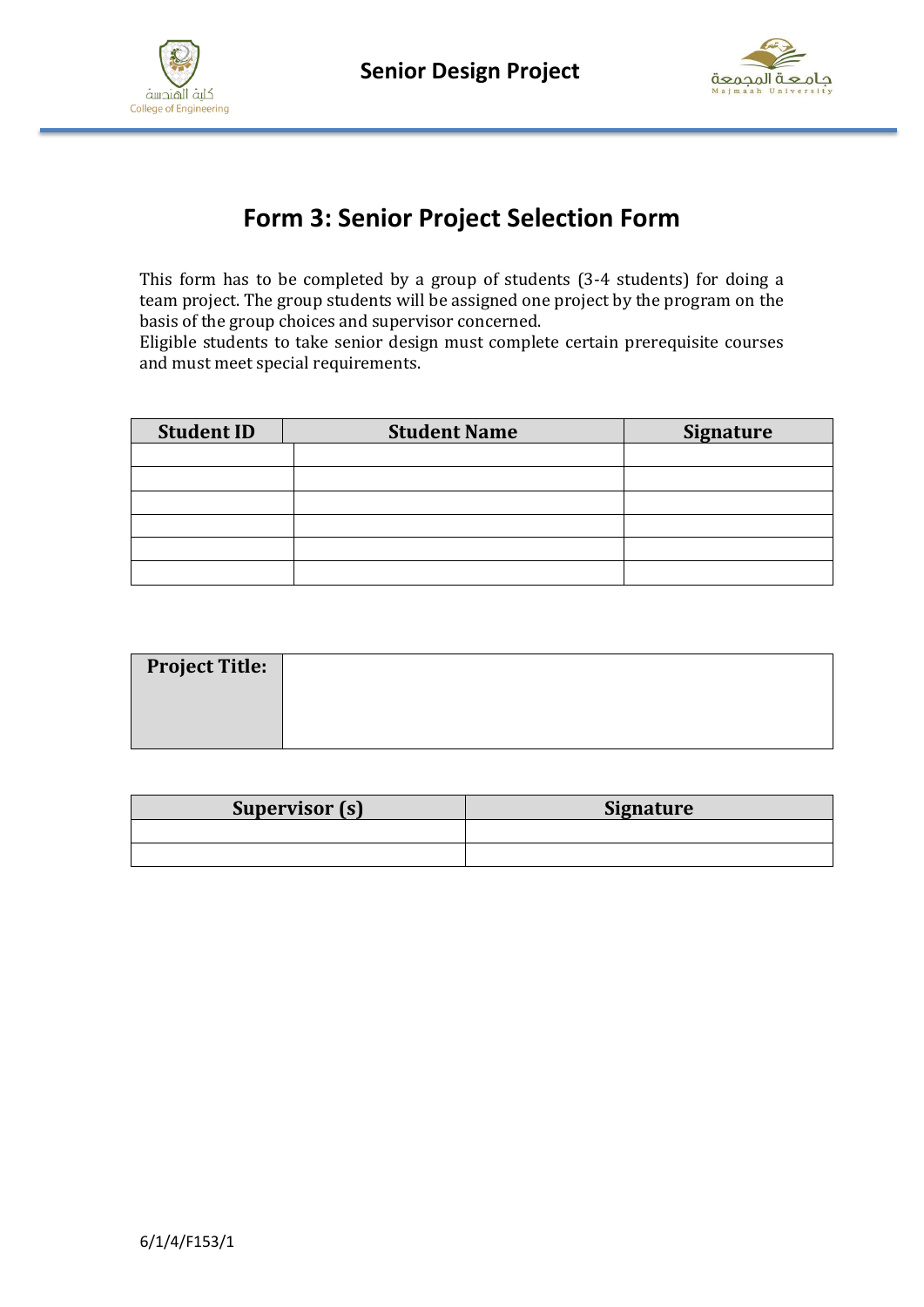

 **Senior Design Project**



# **Form 4: Attendance Sheet**

**Project Title:** Year/Semester: **Student Name:** ID:

| No.            | <b>Date</b> | <b>Supervisor name</b> | <b>Signature</b> |
|----------------|-------------|------------------------|------------------|
| 1              |             |                        |                  |
| $\overline{2}$ |             |                        |                  |
| 3              |             |                        |                  |
| 4              |             |                        |                  |
| 5              |             |                        |                  |
| 6              |             |                        |                  |
| 7              |             |                        |                  |
| 8              |             |                        |                  |
| 9              |             |                        |                  |
| 10             |             |                        |                  |
| 11             |             |                        |                  |
| 12             |             |                        |                  |
| 13             |             |                        |                  |
| 14             |             |                        |                  |
| 15             |             |                        |                  |